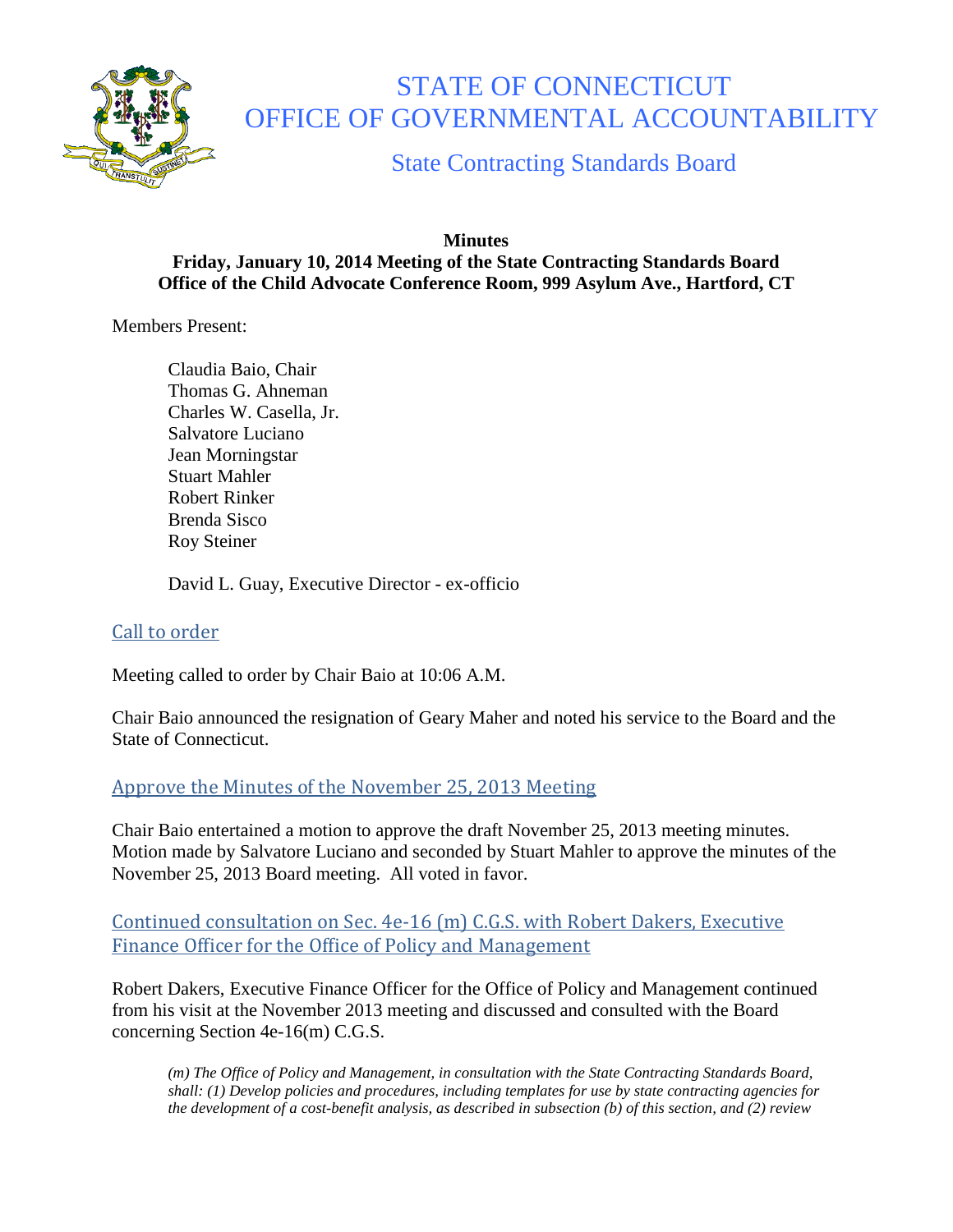*with each state contracting agency the budgetary impact of any such privatization contract and the need to request budget adjustments in connection with any such privatization contract.*

He informed the Board that they had completed drafts of instructions and policies. Mr. Dakers provided an update and outlined how they are conceptually looking at cost-benefit analysis. Two sets of templates are being contemplated; one for a proposal to enter a privatization contract for service currently provided by State Employees and one for proposal to have State Employees provide a service currently provided through a private contract.

Mr. Dakers reviewed the outline and discussed the proposal with the Board. Mr. Dakers in response to a question indicated that draft templates may be presented to the Board at the next meeting on February 14, 2014. A test run of the templates was also suggested to Mr. Dakers.

# Question of whether to support the elimination of Sec. 4e-43 C.G.S.

After a presentation of the Department of Administrative Services proposal to eliminate Section 4e-43 C.G.S. by Andrea Keilty, from the Department of Administrative Services along with Daria J. Cirish, Director of Insurance and Risk Management discussion was held and motion was made Robert Rinker and seconded by Charles Casella to table whether to support or oppose the proposal to eliminate Section 4e-43 C.G.S. until the February 14, 2014 meeting. All voted in favor.

# Review of Fiscal Cost Analysis provided by the Department of Emergency Services and Public Protection/Division of Scientific Services (Forensic Science Laboratory)

The receipt by the Board of a cost benefit analysis by the Department of Emergency Services and Public Protection Division of Scientific Services (Forensic Science Laboratory) to outsource the processing of latent finger prints was discussed by the Board. The provisions and requirements of Section 4e-16 C.G.S. and the question of whether a business case is required to be approved by the Board in this case was discussed. The Board discussed with Dr. Guy Vallaro, Director of the Division of Scientific Services the operation of the Lab, the processing of latent finger prints and the proposed contract.

The Board provided guidance to Dr. Vallaro on the requirements for a business case as required under Section 4e-16(d) C.G.S. Chair Baio conveyed the consensus of the Board that a business case is required. Chair Baio asked Dr. Vallaro to come back to the Board with an updated cost benefit analysis and the business case in order for the Board to fulfill its responsibilities under Section 4e-16 C.G.S.

Chair Baio also expressed the Board's sensitivity to the time frame and a willingness to expedite the Board's handling of the matter; informing Dr. Vallaro that if a business case was submitted in sufficient time to the Board prior to the Board's next meeting on February 14, 2014, the Privatization Contract Committee of the Board could meet and submit their evaluation at the next meeting.